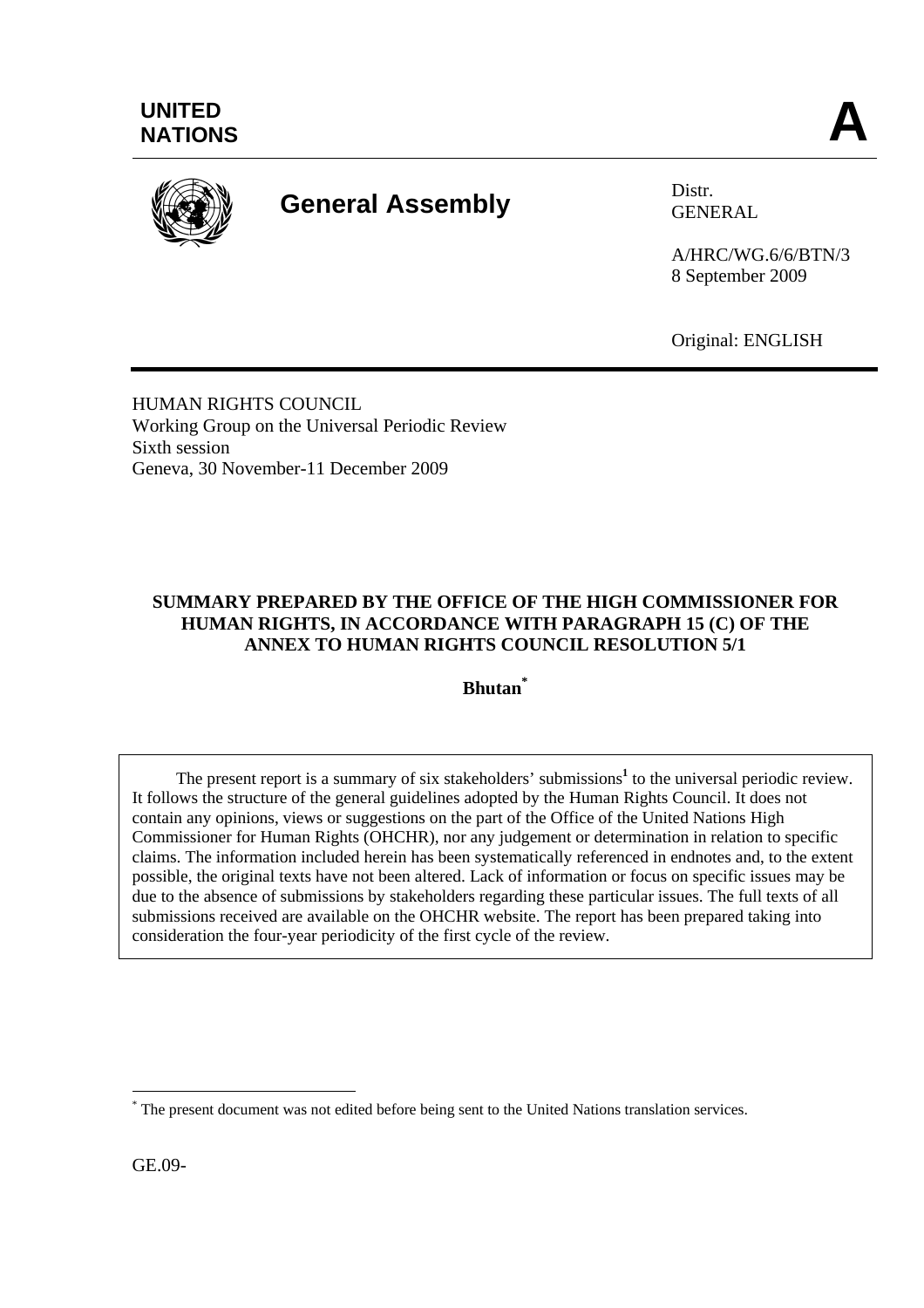# **I. BACKGROUND AND FRAMEWORK**

### **Constitutional and legislative framework**

1. Bhutanese Refugee Support Group (BRSG) stated that according to article 9.24 of the Constitution of the Kingdom of Bhutan, which came into force in 2008, the state undertakes to foster respect for international law and treaty obligations*.* Article 10.25 states that International Conventions, Covenants, Treaties, Protocols and Agreements entered into by Bhutan shall continue in force subject to section 10 of Article 1. Article 1.10 states that the provisions of any law, whether made before or after the coming into force of this constitution, which are inconsistent with this constitution, shall be null and void. The Constitution of Bhutan takes precedence over Bhutan's commitments under the CRC and other human rights instruments.**<sup>2</sup>**

2. European Centre for Law and Justice (ECLJ) noted that Article 7 of the Constitution defines political and civil rights to include, *inter alia*, "the right to freedom of speech, opinion and expression," "the right to information," and "freedom of the press." Article 7 also provides that citizens have freedom of peaceful assembly and association, but not in "associations that are harmful to the peace and unity of the country[.]" Additionally, Section 15 provides that all citizens "shall not be discriminated against on the grounds of ... religion." However, the Constitution also provides that the State may restrict any of these rights to promote several general national aspirations, including, *inter alia*, the "unity and integrity of Bhutan," the "well-being of the nation," or to prevent "incitement to an offence."**<sup>3</sup>**

3. GIEACPC noted that a draft Child Care and Protection Act was expected to be adopted by the end of 2008 and that in October 2008 a draft Juvenile Justice Act was under discussion.**<sup>4</sup>**

# **II. PROMOTION AND PROTECTION OF HUMAN RIGHTS ON THE GROUND**

### **A. Cooperation with human rights mechanisms**

4. Noting the observations by the Committee on the Rights of the Child in its concluding observations on Bhutan in September 2008 (CRC/C/BTN/CO/2), particularly on the right to a nationality, the right to education and the issue of Bhutanese refugee children, BRSG noted developments which indicate that the Royal Government of Bhutan may be attempting to address some of the concerns raised and recommendations made by the CRC.**<sup>5</sup>**

# **B. Implementation of international human rights obligations**

# **1. Equality and non discrimination**

5. The Global Human Rights Defence (GHRD) indicated that the participation of women in education is reduced, thus impeding their independence and representation in governance. The marriage age set at 15 years of age increases the dependent position. Although there is some improvement in school enrolment and property rights of women in Bhutan, the main breaches of human rights against women in Bhutan come from sexual abuse and trafficking, domestic and labour exploitation and violence, with limited access to, inter alia, work. According to GHRD, the great majority of women in Bhutan are illiterate, and remains mostly engaged in agricultural activities. Women suffer high mortality rates, health problems and restrictions to education, employment and decision-making, especially in rural areas. Nevertheless, the general context does not allow reliable statistics.**<sup>6</sup>**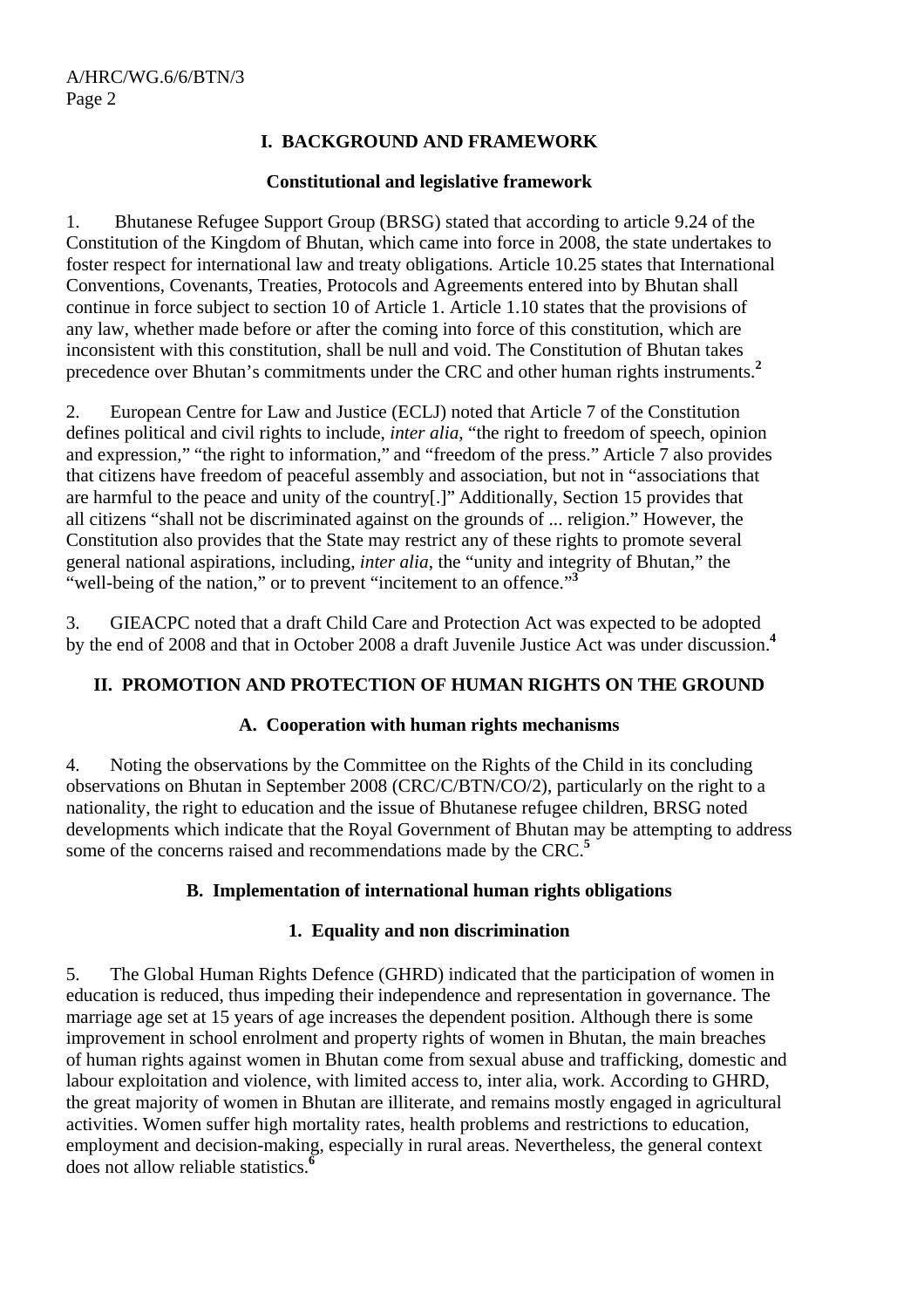6. According to BRSG, Lhotshampas in Bhutan were divided into seven categories as follows: F1: genuine Bhutanese; F2: returned migrants; F3: people not available during the census; F4: a non-national woman married to a Bhutanese man; F5: a non-national man married to a Bhutanese woman; F6: children legally adopted; F7: non nationals – migrants and illegal settlers. Since then, categorisation has been used as a tool to evict Lhotshampas or to declare them non-national. Placement in the seven categories has often been arbitrary. In some cases members of the same family have been placed in different categories. The Ministry of Home and Cultural Affairs began issuing new Citizenship ID cards with biometric data in 2004. Following a nationwide census carried out in Bhutan in 2005, the total population of Bhutan was declared to be 634,972. Of these, 552,996 were said to be Bhutanese citizens, and 81,976 non-national residents. BRSG stated that it was likely that most or all of those classified as "non-national residents" are Lhotshampas whose citizenship status was eroded by various measures taken since the end of the 1980s, their children and children's children.**<sup>7</sup>**

7. Society for Threatened Peoples (STP) noted that persons applying for citizenship, must fulfil seven conditions that are nearly impossible to prove, among others, they must prove that they lawfully resided in Bhutan for at least 15 years and that they have not spoken or acted against the King and they are able to speak and write the "Dzongkha" language.**<sup>8</sup>**

8. BRSG noted that under Bhutan's existing citizenship laws, there is not adequate provision for a child to acquire a nationality at birth in accordance with article 7 of the CRC. For those people who through the F1-F7 categorisation process have been marginalised and rendered *de facto* stateless in their own country, the provisions of the 1985 Citizenship Act make it difficult to regularise their status.**<sup>9</sup>**

9. BRSG stated that it has emerged recently that the status of people categorised as F5 (a non national man married to a Bhutanese woman) were being reviewed by the Department of Immigration and Census on a case by case basis.**<sup>10</sup>** BRSG further alleged that those classified as F7 (non nationals – migrants and illegal settlers) who have managed to remain in the country have consistently been denied access to services including education and health, the right to work, and to own property, to marry, and to travel freely.<sup>11</sup> According to BRSG, the citizenship status of these people is said to be "under review".**<sup>12</sup>**

10. BRSG also noted that the "no objection certificate" (NOC) or "security clearance certificate" (SCC) is still in operation and must be sought each time a person applies for training, a job, or promotion.**<sup>13</sup>** According to BRSG, the origin of the SCC can be traced to a Home Ministerial circular, which instituted the policy of guilt by association. BRSG also stated that the practice of discrimination on the basis of relationship to or association with people termed anti-nationals (known in Dzongkha as *ngolops*), including people associated with anyone living in the refugee camps in a neighbouring country or said to have been involved in widespread demonstrations which took place in 1990, continued to this day. Young people (not only Lhotshampas but people from eastern Bhutan whose family members were involved in prodemocracy demonstrations in 1997) have been denied access to primary, secondary and third level education through the withholding of SCCs.**<sup>14</sup>**

# **2. Right to life, liberty and security of the person**

11. GHRD noted that, in the context of threats by the opposing parties and before the past elections, the Government tightened the security measures and deployment of police. Instead of increasing the sense of security among the population, this brought fears to locals, particularly in the South, arbitrary arrests and charges on the grounds of anti-national activities. GHRD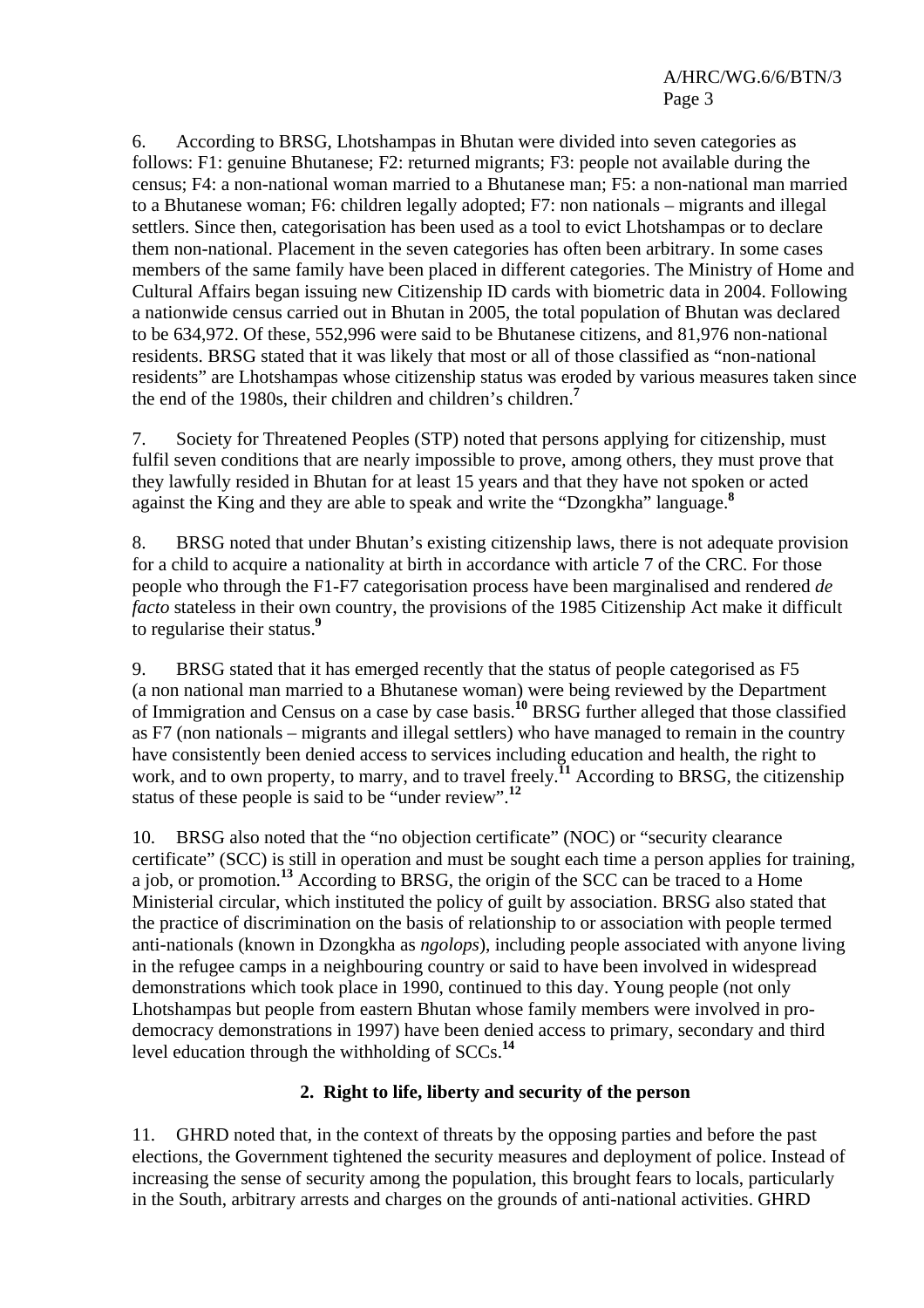A/HRC/WG.6/6/BTN/3 Page 4

received reports of 30 cases of persons allegedly detained, for involvement with opposing parties, by police and military forces in the south of Bhutan in 2007.**<sup>15</sup>**

12. According to STP, at least 200 political prisoners still linger in Bhutanese prisons.**<sup>16</sup>**

13. STP stated that independent and critical journalists are facing intimidation, arrest and torture.**<sup>17</sup>**

14. According to GHRD, those detained during the 1990s were not brought before courts for trial, nor were family members allowed to visit or to know of their location, while children were left to take care of themselves after their parents were arrested.**<sup>18</sup>** GHRD reported that these prisoners are detained in Samtse State Jail and, while access to prisons was severely restricted, the suspicion remained of their being submitted to torture and inhumane treatment there.**<sup>19</sup>** GHRD stated that in other prisons such as in Thimpu, Gylephug and Samdrup Jongkhar State jails, there are multiple cases of convicts whose mental and physical health has deterioriated, as a result of torture and degrading treatment. Furthermore, several convicts were released on the condition that they leave the country under threat of re-arrest.**<sup>20</sup>**

15. Global Initiative to End All Corporal Punishment of Children (GIEACPC) noted that corporal punishment is lawful in the home. Children have a limited protection from violence under the Civil and Criminal Procedures Codes and the Penal Code. GIEACPC also noted that the Government made a commitment to prohibition in all settings, including the home, at a meeting of the South Asia Forum in July 2006, following on from the regional consultation in the 2005 of the UN Secretary General's study on Violence against Children. GIEACPC further noted that the Teacher and Student's code of conduct (1997) and ministerial directives prohibit use of corporal punishment in schools, albeit there is no explicit prohibition in law; and in the penal system, corporal punishment is unlawful as a sentence for a crime but it is not prohibited as a disciplinary measure in penal institutions. There is no explicit prohibition of corporal punishment in alternative care settings.**<sup>21</sup>** GIEACPC recommended that the Government introduce legislation as a matter of urgency to prohibit corporal punishment of children in all settings, including the home.**<sup>22</sup>**

# **3. Administration of justice and the rule of law**

16. According to STP, there is still no independent judiciary.**<sup>23</sup>**

# **4. Right to privacy**

17. The Joint Submission (JS) noted that the Kingdom of Bhutan maintains criminal sanctions against sexual activity between consenting adults, and referred to provisions in Sections 213, 214 and 3 of the Bhutan Penal Code. JS recommended that the Human Rights Council, in its upcoming review, urge the Kingdom of Bhutan to bring its legislation into conformity with its international human rights obligations by repealing all provisions which criminalise sodomy or other sexual activity between consenting adults.**<sup>24</sup>**

### **5. Freedom of movement**

18. According to BRSG there are some slight signs of hope for people classified in the F7 category (non nationals – migrants and illegal settlers). Some have been able to appeal to the King. On a case by case basis and on his order some have been granted temporary travel permits, renewable every six months, allowing them to travel freely through checkpoints in the country.**<sup>25</sup>**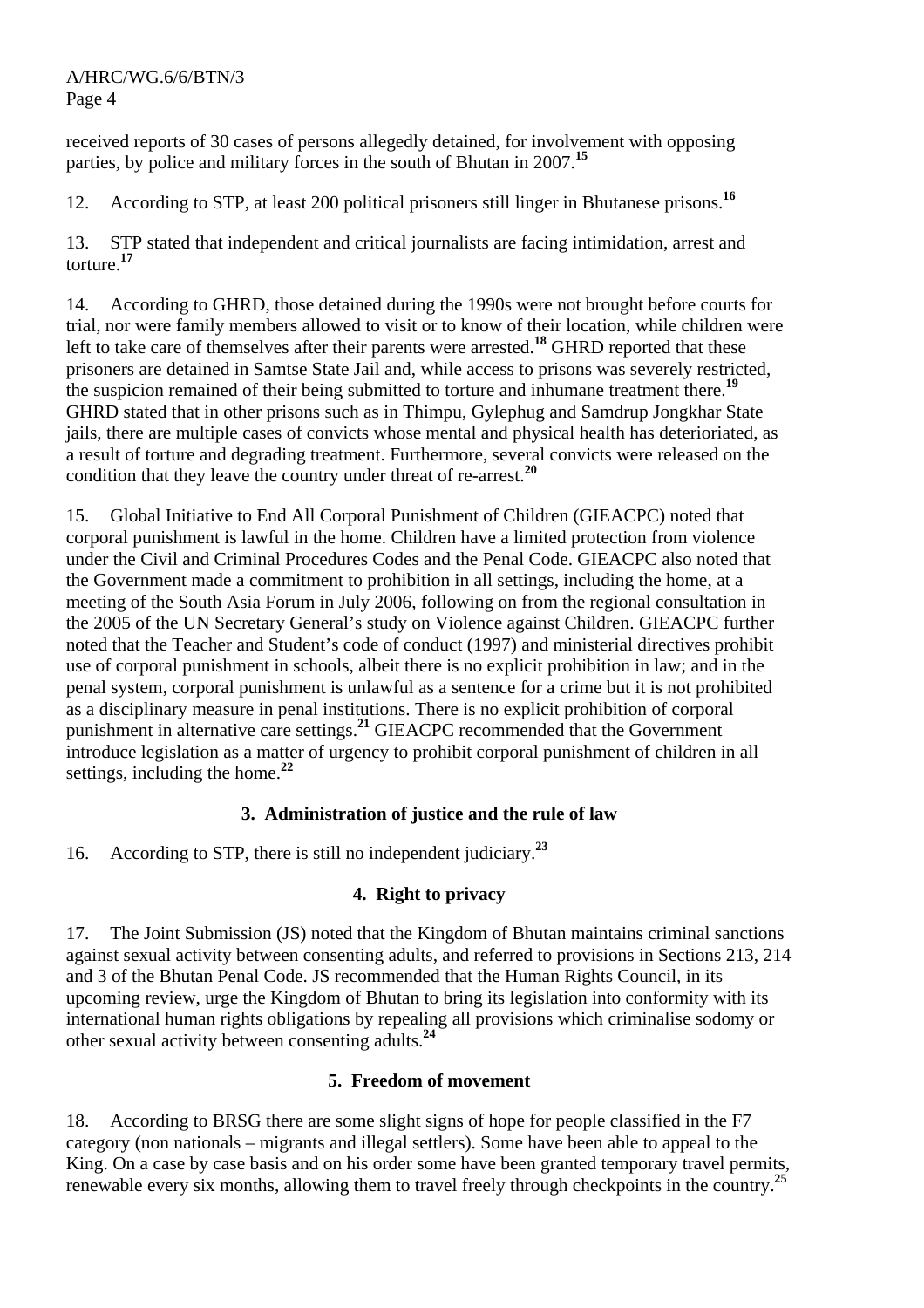A/HRC/WG.6/6/BTN/3 Page 5

#### **6. Freedom of religion or belief, expression, association and peaceful assembly, and right to participate in public and political life**

19. STP noted that according to Article 3 of the Constitution, Buddhism is perceived as a state religion and all religious institutions have the responsibility to promote Buddhism. Any other religious activity inside Bhutan may be prosecuted in the name of an interdiction of religious conversion.**<sup>26</sup>** Similar information was provided by ECLJ.**<sup>27</sup>** STP also alleged that the Marriage Act of Bhutan prohibits a non-Bhutanese married to a Bhutanese citizen from promoting any other religion than Buddhism.**<sup>28</sup>**

20. According to GHRD, convicts of all faiths are obliged to attend Buddhist prayers when food is served. In addition, some Hindu prisoners were forced to eat meat.**<sup>29</sup>**

21. According to ECLJ Bhutan has recently made efforts to demonstrate a lack of hostility towards Christians, specifically missionaries. ECLJ also reported that improvements in religious tolerance in the last year are credited in part to the new Constitution.**<sup>30</sup>**

22. GHRD indicated that the right to information is far from being achieved. GHRD noted that, while foreign journalists have some access in Bhutan, Bhutan has nevertheless applied and intends to extend serious restrictions on the freedom of and access to information. The majority of people do not have access to media, which, along with high illiteracy rates, restricts public access to information. GHRD further observed that, while Bhutan has made some efforts including Governmental training sessions to Government-owned and private media, the Media Act and Constitution have few provisions that guarantee media freedom and the right to information, speech and expression.**<sup>31</sup>** GHRD recommended that Bhutan reaffirm positive steps towards press freedom by ensuring and protecting information inspired by the principles of democracy and human rights through legality and practice, as a useful social educational instrument.**<sup>32</sup>**

23. STP stated that independent human rights organizations were not allowed to register.**<sup>33</sup>**

24. GHRD voiced concern that only two political parties with broadly similar policies were allowed by the Government to register and stand for election. No political parties, such as the National Front for Democracy in Bhutan in exile were invited to take part in the elections. According to GHRD, democracy defendants have been largely excluded, and many continue to languish both in exile and in Bhutan's prisons. It also alleged that more than 100,000 Bhutanese were excluded from the elections. Bhutanese refugees in exile and/or political prisoners, and allegedly 80,000 citizens were deprived of their adult franchise on the pretext of not having "security clearance", while the Kingdom of Bhutan has refused initiatives of international democratic monitoring.**<sup>34</sup>**

### **7. Right to education**

25. Noting that the Committee on the Rights of the Child considered as positive the re-opening of schools in southern Bhutan and the abolition of the "no objection certificate" announced by Bhutan, BRSG stated that that it is reportedly now easier for Lhotshampa children to get enrolment in schools. However, parents are required to produce their marriage certificate, biometric ID card numbers, and the child's birth certificate. This clearly excludes children whose parents are not recognised as Bhutanese citizens, and children whose birth has not been registered (a problem highlighted by Lhotshampas, and by the Committee on the Rights of the Child in paragraphs 31 and 32 of its concluding remarks).**<sup>35</sup>**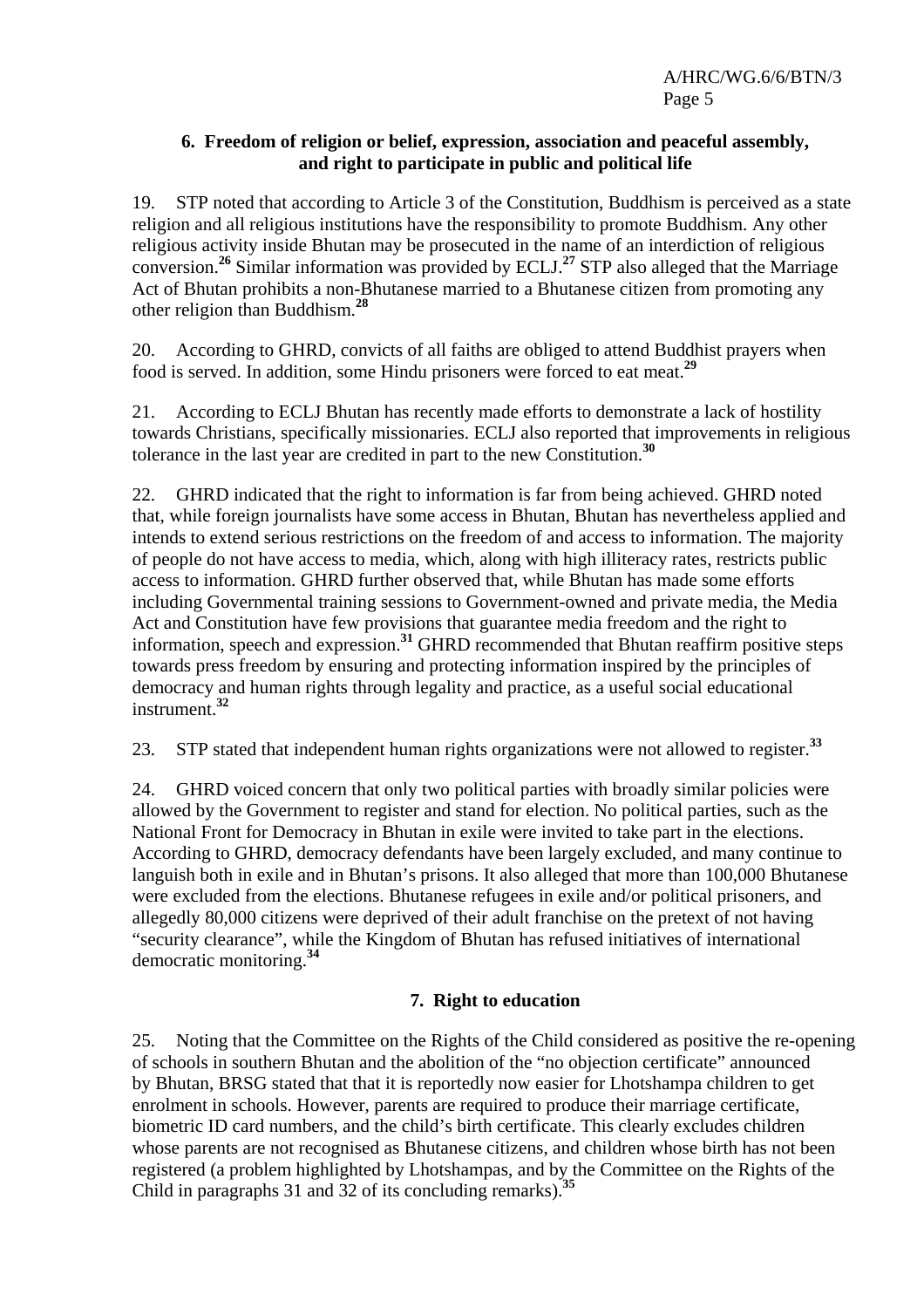26. BRSG noted that the Royal Government announced in January 2009 that about nine schools in southern Bhutan, closed for more than a decade for security-related issues, are to re-open this year. Since the early 1990s, Lhotshampa children have been systematically excluded from schools in southern Bhutan which served northern Bhutanese settled in the south (many on land owned and previously occupied by Lhotshampas in exile), and children of members of the security forces.**<sup>36</sup>**

# **8. Minorities and indigenous peoples**

27. STP noted that Bhutan is a multi-ethnic country with at least three major ethnic groups and several minorities. The main ethnic communities are the Sharchops in the eastern part of the country, the Ngalongs in western Bhutan and the Lhotshampa, who settled in southern Bhutan. Besides these main ethnic groups, Layaps are living in the north-west, Doyas in the south, Monpas in central Bhutan and the nomads of Merak Sakten in the eastern areas.**<sup>37</sup>**

28. STP expressed concern about the non recognition of religious and ethnic minorities noting that Bhutan does not recognize any minority group on the basis of religion, race, ethnicity or language. While Bhutan is presented by the authorities as a homogenous society with one culture and one religion, it is a multi-religious, multi-cultural and multi-lingual country.**<sup>38</sup>**

29. According to STP, linguistic minorities are suffering from state discrimination. Despite the fact that nineteen languages are spoken in Bhutan according to national statistics, "Dzongkha" has been declared the national language in the Constitution. The existence of other languages spoken in Bhutan such as Ngalopkha, Sharchopkh, Nepali and Groma was ignored. The Constitution failed to recognize them as official or regional languages. Every citizen must be able to speak and write "Dzongkha" according to the Constitution. Until today the government of Bhutan has refused to withdraw an edict by His Majesty the King in 1993 that all conferences and public meetings must be held in the national language "Dzongkha".**<sup>39</sup>**

30. GHRD expressed concern over minority rights in Bhutan for the Hindu and Nepalese and indicated that these minorities suffered extensive abuses and that they are mainly situated in the south of Bhutan.**<sup>40</sup>**

### **9. Migrants, refugees and asylum-seekers**

31. According to BRSG, it would be impossible for Bhutanese refugees seeking repatriation to their own country to fulfil the conditions set out in the 1985 Citizenship Act. The option of repatriation for those refugees who wish to and have the right to return to their country depends on a proper resolution of the nationality status of those people in Bhutan who are currently denied citizenship.**<sup>41</sup>**

32. According to BRSG, since the first expulsion of Lhotshampas in 1991, not a single Bhutanese refugee has been able to return to Bhutan. BRSG stated that the Bhutanese Government has not only succeeded in the mass expulsion and de-nationalization of a large proportion of its Lhotshampasa population, but also in systematically denying the rights of the refugees to return to their own country.**<sup>42</sup>** STP further noted that in 2003, Bhutan agreed to accept the return of a limited number of refugees who were verified as genuine citizens of Bhutan. However, according to STP, the Government failed to implement this policy and no refugees were allowed to return.**<sup>43</sup>**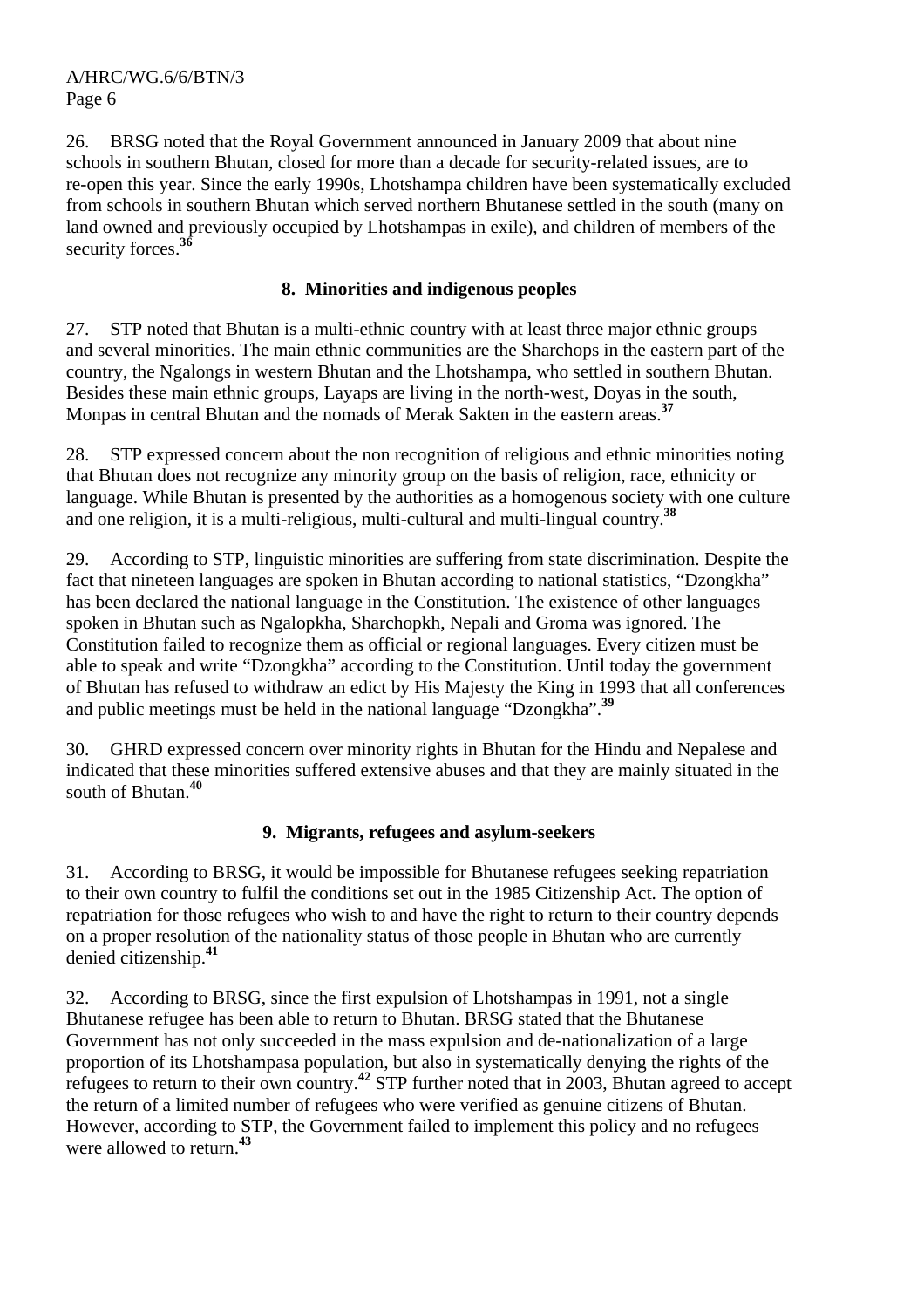A/HRC/WG.6/6/BTN/3 Page 7

#### **III. ACHIEVEMENTS, BEST PRACTICES, CHALLENGES AND CONSTRAINTS**

33. GHRD welcomed the official termination of absolute monarchy in Bhutan, however it regretted that the democratic processes initiated failed to uphold major democratic principles. According to GHRD, the continuous repression of the opposition is a major obstacle for the emergence of democracy and human rights in Bhutan.**44** 

#### **IV. KEY NATIONAL PRIORITIES, INITIATIVES AND COMMITMENTS**

34. According to GHRD, Bhutan must aspire to reconcile with all communities inside and outside its borders, and assume international responsibility and assistance to ensure transition to a system of protection and promotion of human rights and democracy.**<sup>45</sup>** In order to enable a human rights protective system and a democratic civil society to emerge in Bhutan, GHRD called for an end to all arbitrary arrests and forms of torture, and recommended that the Government ensure the right to a fair trial for all Bhutanese prisoners, while accepting responsibility of the Bhutanese citizens residing in a neighbouring country, and thus removing all discriminatory policies affecting both minorities and relatives of refugees.**<sup>46</sup>**

#### **V. CAPACITY-BUILDING AND TECHNICAL ASSISTANCE**

 $N/A$ 

#### *Notes*

<sup>1</sup> The stakeholders listed below have contributed information for this summary; the full texts of all original submissions are available at: www.ohchr.org. (One asterisk denotes a non-governmental organization in consultative status with the Economic and Social Council.) *Civil society* 

| <b>BRSG</b><br><b>ECLJ</b><br><b>GHRD</b><br><b>GIEACPC</b><br><b>JS</b> | Bhutanese Refugee Support Group (UK and Ireland)<br>European Centre for Law and Justice, Strasbourg, (France)*<br>Global Human Rights Defence, The Hague (Netherlands)<br>Global Initiative to End All Corporal Punishment of Children*<br>Joint Submission by International Lesbian, Bisexual, Trans and Intersex Association,<br>International Lesbian, Bisexual, Trans and Intersex Association – Europe, International<br>Lesbian, Bisexual, Trans and Intersex Association-Asia, International Gay and Lesbian Human<br>Rights Commission, ARC International |
|--------------------------------------------------------------------------|-------------------------------------------------------------------------------------------------------------------------------------------------------------------------------------------------------------------------------------------------------------------------------------------------------------------------------------------------------------------------------------------------------------------------------------------------------------------------------------------------------------------------------------------------------------------|
| <b>STP</b>                                                               | Society for Threatened Peoples, Göttingen, Germany.                                                                                                                                                                                                                                                                                                                                                                                                                                                                                                               |
| $2$ BRSG, para. 17.                                                      |                                                                                                                                                                                                                                                                                                                                                                                                                                                                                                                                                                   |
| $^3$ ECLJ, p. 2.                                                         |                                                                                                                                                                                                                                                                                                                                                                                                                                                                                                                                                                   |
| <sup>4</sup> GIEACPC, p. 2.                                              |                                                                                                                                                                                                                                                                                                                                                                                                                                                                                                                                                                   |
| $5 BRSG$ , para. 2.                                                      |                                                                                                                                                                                                                                                                                                                                                                                                                                                                                                                                                                   |
| $6$ GHRD, p. 7.                                                          |                                                                                                                                                                                                                                                                                                                                                                                                                                                                                                                                                                   |
| $7$ BRSG, para. 4.                                                       |                                                                                                                                                                                                                                                                                                                                                                                                                                                                                                                                                                   |
| $8$ STP, p. 2.                                                           |                                                                                                                                                                                                                                                                                                                                                                                                                                                                                                                                                                   |
| <sup>9</sup> BRSG, para. 18.                                             |                                                                                                                                                                                                                                                                                                                                                                                                                                                                                                                                                                   |
| $10$ BRSG, para. 5.                                                      |                                                                                                                                                                                                                                                                                                                                                                                                                                                                                                                                                                   |
| $11$ BRSG, para. 6.                                                      |                                                                                                                                                                                                                                                                                                                                                                                                                                                                                                                                                                   |
| $12$ BRSG, para. 7.                                                      |                                                                                                                                                                                                                                                                                                                                                                                                                                                                                                                                                                   |
| <sup>13</sup> BRSG, para. 11.                                            |                                                                                                                                                                                                                                                                                                                                                                                                                                                                                                                                                                   |
|                                                                          |                                                                                                                                                                                                                                                                                                                                                                                                                                                                                                                                                                   |